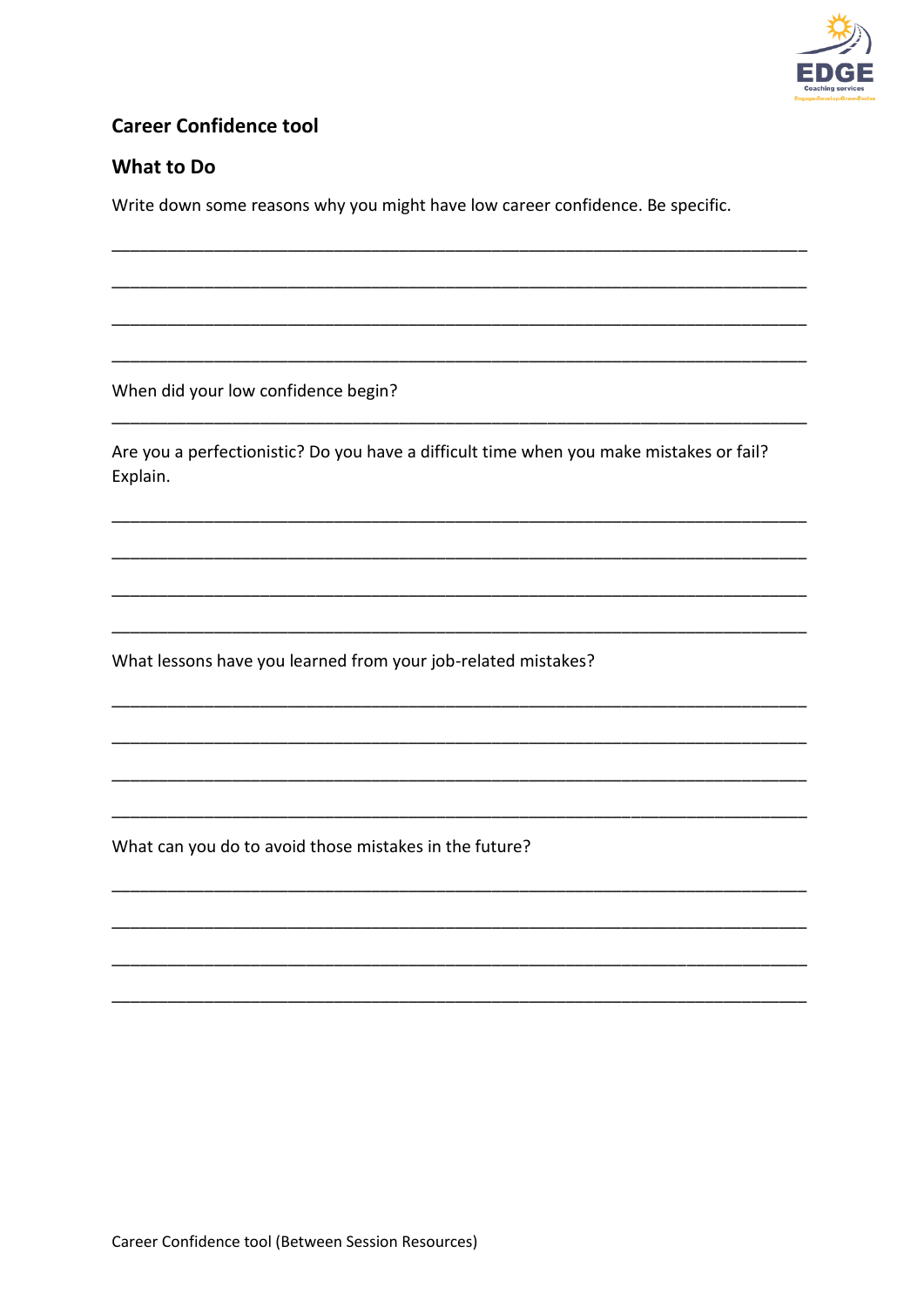

**In the following chart write down your strengths, skills, talents, and abilities. Write down career achievements, big or small, and your proudest work-related moments. Imagine where you'd like to be two years from now in your career.**

| Strengths, skills, talents, and abilities | <b>Career achievements</b>          |
|-------------------------------------------|-------------------------------------|
|                                           |                                     |
|                                           |                                     |
|                                           |                                     |
|                                           |                                     |
|                                           |                                     |
|                                           |                                     |
|                                           |                                     |
|                                           |                                     |
|                                           |                                     |
|                                           |                                     |
|                                           |                                     |
|                                           |                                     |
|                                           |                                     |
|                                           |                                     |
|                                           |                                     |
|                                           |                                     |
|                                           |                                     |
|                                           |                                     |
|                                           |                                     |
|                                           |                                     |
|                                           |                                     |
|                                           |                                     |
|                                           |                                     |
|                                           |                                     |
|                                           |                                     |
| My proudest career/work-related           | Where I'd like to be two years from |
|                                           |                                     |
| moments                                   | now                                 |
|                                           |                                     |
|                                           |                                     |
|                                           |                                     |
|                                           |                                     |
|                                           |                                     |
|                                           |                                     |
|                                           |                                     |
|                                           |                                     |
|                                           |                                     |
|                                           |                                     |
|                                           |                                     |
|                                           |                                     |
|                                           |                                     |
|                                           |                                     |
|                                           |                                     |
|                                           |                                     |
|                                           |                                     |
|                                           |                                     |
|                                           |                                     |
|                                           |                                     |
|                                           |                                     |
|                                           |                                     |
|                                           |                                     |
|                                           |                                     |
|                                           |                                     |
|                                           |                                     |
|                                           |                                     |
|                                           |                                     |
|                                           |                                     |
|                                           |                                     |